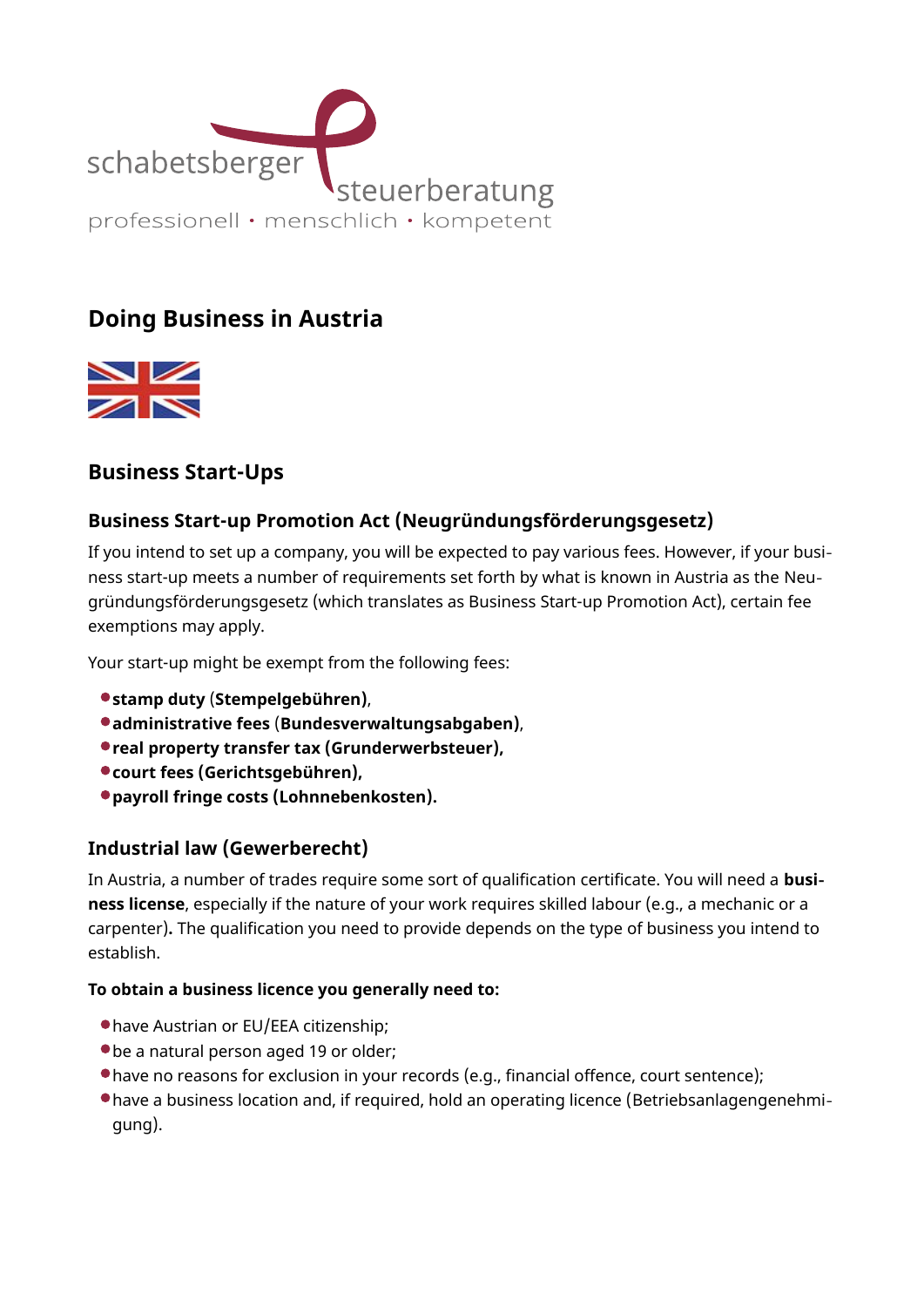If you intend to establish a corporation or a partnership, you need to appoint one managing director who holds the right to exercise this trade (e.g., a carpentry business must have at least one fully qualified carpenter as its managing director).

Sole proprietors are required to designate a licensed managing director if they do not meet the requirements themselves.

There are a lot of unregulated trades for which you do not need any qualification (e.g., any kind of trading).

# Legal Forms

In Austria there are a number of legal forms to choose from when starting a company:

#### sole proprietorship

### corporations:

- limited liability company (GmbH)
- $\bullet$  joint stock corporation (AG)
- societas Europaea (SE)
- public or private foundations (Öffentliche Stiftung or Private Stiftung)

## partnerships:

- general partnership (Offene Gesellschaft)
- limited partnership (Kommanditgesellschaft)
- partnership under civil law (Gesellschaft Bürgerlichen Rechts)

## Sole proprietor (Einzelunternehmer)

Sole proprietors have unlimited personal liability for all of their company's debts and obligations, providing coverage with their business assets as well as personal property.

#### The law does not require any specific starting capital.

## Legal forms

In Austria, the legal forms are: joint stock corporation (AG), private company with limited liability (GmbH) or a European company (societas Europaea – SE).

#### The legal forms typically share a number of characteristics:

The company itself is a legal entity and has its own legal identity. Proprietors are not personally liable for their company's debts and obligations. Their liability is limited to the amount of their capital contribution. The law requires some starting capital and the amount in starting capital required depends on the legal form of the entity. Once entered on the commercial register (known as the Firmenbuch), a corporation comes into legal existence.

## Limited liability company (GmbH - LLC)

In Austria the most popular corporation is the limited liability company known by its abbreviation GmbH. Proprietors can be individuals as well as legal entities. A GmbH can also be established by only one shareholder. Each shareholder is obliged to invest capital in the company. The designa‐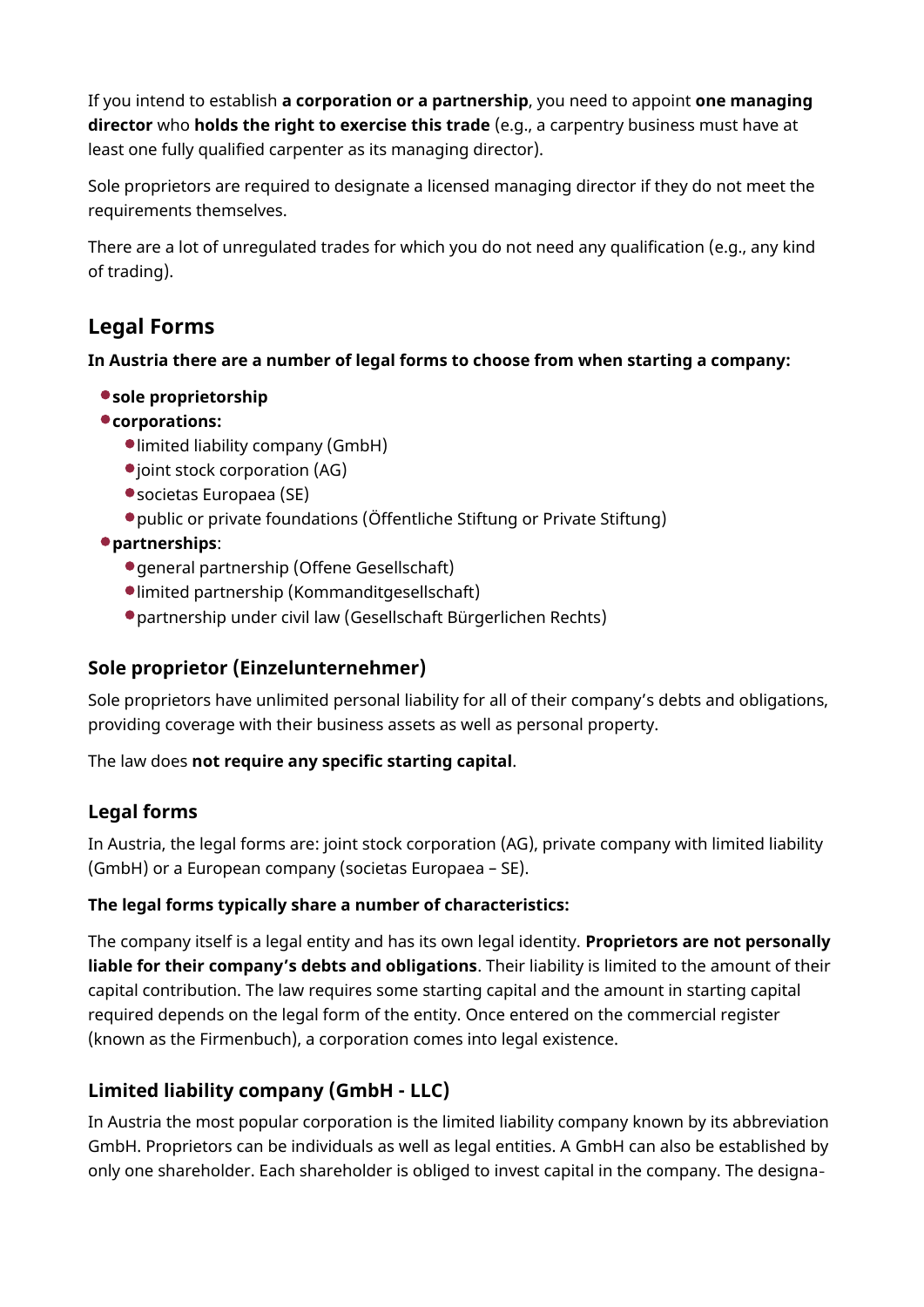tion Gesellschaft mit beschränkter Haftung or GmbH has to be added at the end of the company name.

A limited liability company's **share capital** amounts to  $\epsilon$  35,000. At the time of incorporation, half of this amount or  $\xi$  17,500.00 needs to have been paid in. Newly set up companies have the option of limiting share capital under a privilege for start-ups. In that case, only €10,000 need to be paid for the first ten years.

## Joint stock corporation (AG)

A joint stock corporation is known as an Aktiengesellschaft (AG) and can be established either by natural or legal persons. The designation Aktiengesellschaft or AG must be added at the end of the company name. This legal form is typical for larger business companies.

The corporate bodies of joint stock corporation are the **general meeting of sharehol** ders (Hauptversammlung), the supervisory board (Aufsichtsrat) which needs to consist of at least three people and the **board of directors** (Vorstand). The shareholders get to elect the supervisory board, and the supervisory board gets to appoint the board of directors.

Setting up a joint stock corporation requires **capital stock in the amount of €70,000**. As opposed to the limited liability company, the capital stock of an AG is split into shares. Like the limited lia‐ bility company, the joint stock corporation has to be entered on the commercial register. At least 25 percent of the stock capital must have been paid at the time of registration.

## European company (SE)

The European company (societas Europaea, SE) is **based on European law**. The advantage of this legal form is that the same law applies to it across Europe. A European company is formed by reorganising an existing company, for instance by way of a merger or by converting an AG. This explains why start-ups are usually not set up as an SE. The SE must have capital stock of at least €120,000.

## Foundation (Stiftung)

There are two types of foundations: public foundations (e.g., a charity) and private foundations. Foundations need to be entered on the commercial register. They operate as holding com‐ panies and do not perform any trade or commercial activity themselves.

A private foundation must have assets of at least €70,000. Unlike other types of corporations, the private foundation does not have a proprietor. The foundation itself owns the assets.

## Partnerships

Partnerships include the general partnership (Offene Gesellschaft), limited partnership (Kommanditgesellschaft), partnership under civil law (Gesellschaft Bürgerlichen Rechts)

#### Characteristics they share:

All partnerships have in common that they must have at least one partner with unlimited liability. There are no formal requirements for a partnership.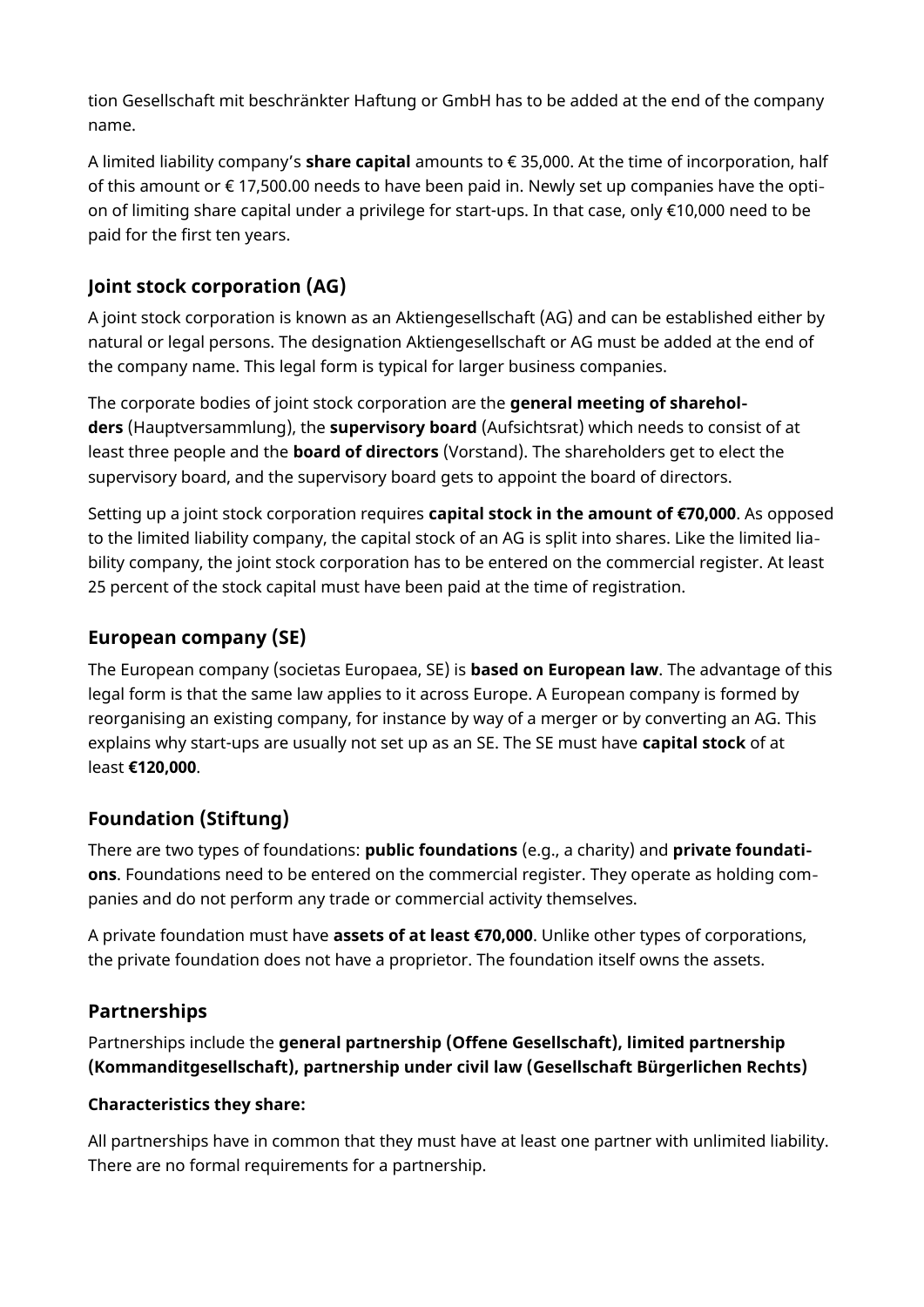In this case too, the designation of the legal form (i.e.: offene Handelsgesellschaft or OG, Kom‐ manditgesellschaft or KG), has to be added after the company name.

## General partnerships (Offene Handelsgesellschaft, OG)

To set up a general partnership, two or more natural or legal persons are needed. They must ass‐ ume personally liability for their company's debts and obligations. In other words, the proprietors are not only liable with their business assets but also with their personal assets.

No minimum capital stock is required. The proprietors are not required to contribute any cash. Any of the proprietors can take on the management of the business.

Partnerships are legalised once they are entered on the commercial register.

## Limited partnerships (Kommanditgesellschaft, KG)

The structure of a limited partnership (Kommanditgesellschaft or KG) is similar to that of a gene‐ ral partnership (OG). It also need to be entered on the commercial register.

The main difference is that **general partners** (Komplementär) have unlimited liability while **limi**ted partners (Kommanditist) are liable only for the amount of their liability deposit. The per‐ sonally liable partner can also be an entity, usually a GmbH, which is then called a GmbH & Co KG.

## Partnership under civil law (Gesellschaft Bürgerlichen Rechts)

A partnership under civil law does not have its own legal identity. Therefore, it cannot be ente‐ red on the commercial register. It is not a company in its own right. All the partners must meet the requirements set forth by industrial law and all of them have unlimited liability. This form is usually set up for short-term projects.

## Taxes

The most important taxes are:

- **income taxes:** income tax (Einkommenssteuer) and corporate income tax (Körperschaftssteuer), capital gains tax (Kapitalertragssteuer)
- value-added tax (Umsatzsteuer)
- **real property transfer tax** (Grunderwerbsteuer)

## Income taxation

## Income tax (Einkommenssteuer)

Natural persons whose place of residence (Wohnsitz) or habitual place of residence (gewöhnli‐ cher Aufenthalt) is in Austria are obliged to pay income tax. Basically, they are subject to income tax on their worldwide income. Non-resident taxpayers only need to pay income tax for their Austrian income. Generally, earnings are subject to income tax if they fall into one of the seven income categories under fiscal law, which are:

- income from agriculture and forest economy;
- $\bullet$  income from independent services;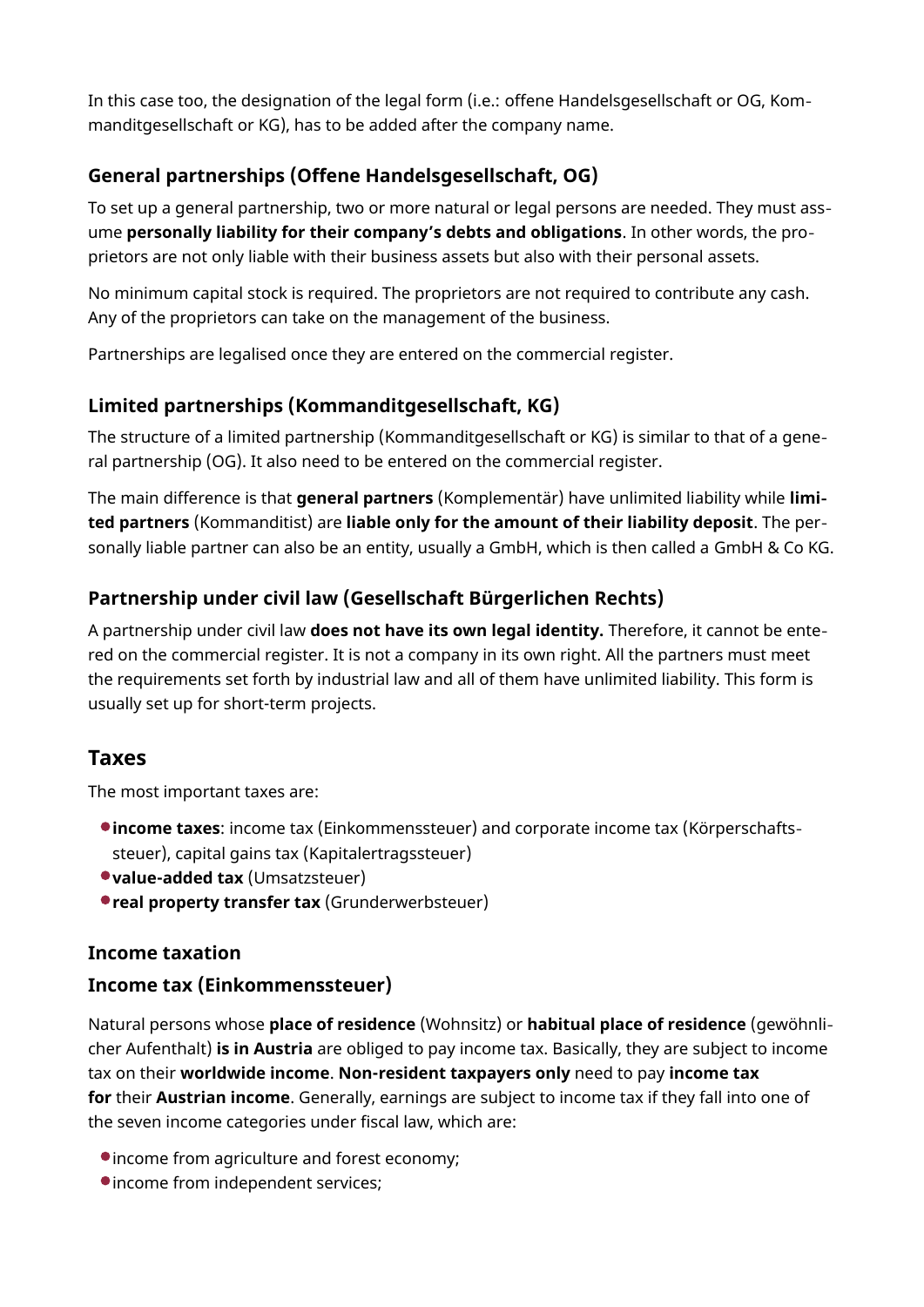- income from trade and business;
- income from employment;
- income from capital investments;
- income from rent and leasing;
- other earnings.

In a first step, these seven items are added up. Once any special and extraordinary expenses have been subtracted, you have the basis for income tax calculation. Income tax is a **progressive tax** ranging from 0 to 55 percent.

Annual income of up to €11,000 does not require the payment of any income tax.

In Austria, employees receive 14 monthly salaries a year. The 13  $^{\rm th}$  and 14  $^{\rm th}$  salaries are subject to tax privileges.

#### Companies and income tax

Sole proprietors and partners in partnerships are likewise subject to income tax.

#### Taxation of partnerships:

The partnership itself is not subject to taxation. The profit is directly attributed to the partners and they are subject to income tax.

### Corporate income tax (Körperschaftssteuer)

The profits of corporations are subject to corporate income tax. Corporate income tax is 25 percent (non-progressive).

Corporate income tax payers are required to pay a **minimum tax amount** regardless of whether the corporation makes a profit or not. Limited liability companies (GmbH) are required to pay  $\epsilon$ 1,750 a year. Newly set up companies are expected to pay € 500 a year over the first five years, € 1,000 a year over the subsequent five years and € 1,750 a year thereafter.

Joint stock corporations pay a minimum of  $\epsilon$  3,500 in taxes.

#### Capital gains tax (Kapitalertragssteuer)

Capital gains tax is withheld for dividends paid and for interest on bank deposits as well as bonds. 27.5 percent are withheld at source so individuals are not obliged to pay capital gains tax themselves.

#### Value-added tax (Umsatzsteuer)

The VAT rate is 20 percent. In some special cases this rate has been reduced to 10 or 13 percent.

#### Real property transfer tax (Grunderwerbssteuer)

Land acquisition is subject to a 3.5% real property transfer tax on the purchase price.

## Social security system

The social security system in Austria is based on the principle of **compulsory insurance** (Pflichtversicherung). It includes accident insurance (Unfallversicherung), pension insurance (Pensi‐ onsversicherung) and health insurance (Krankenversicherung).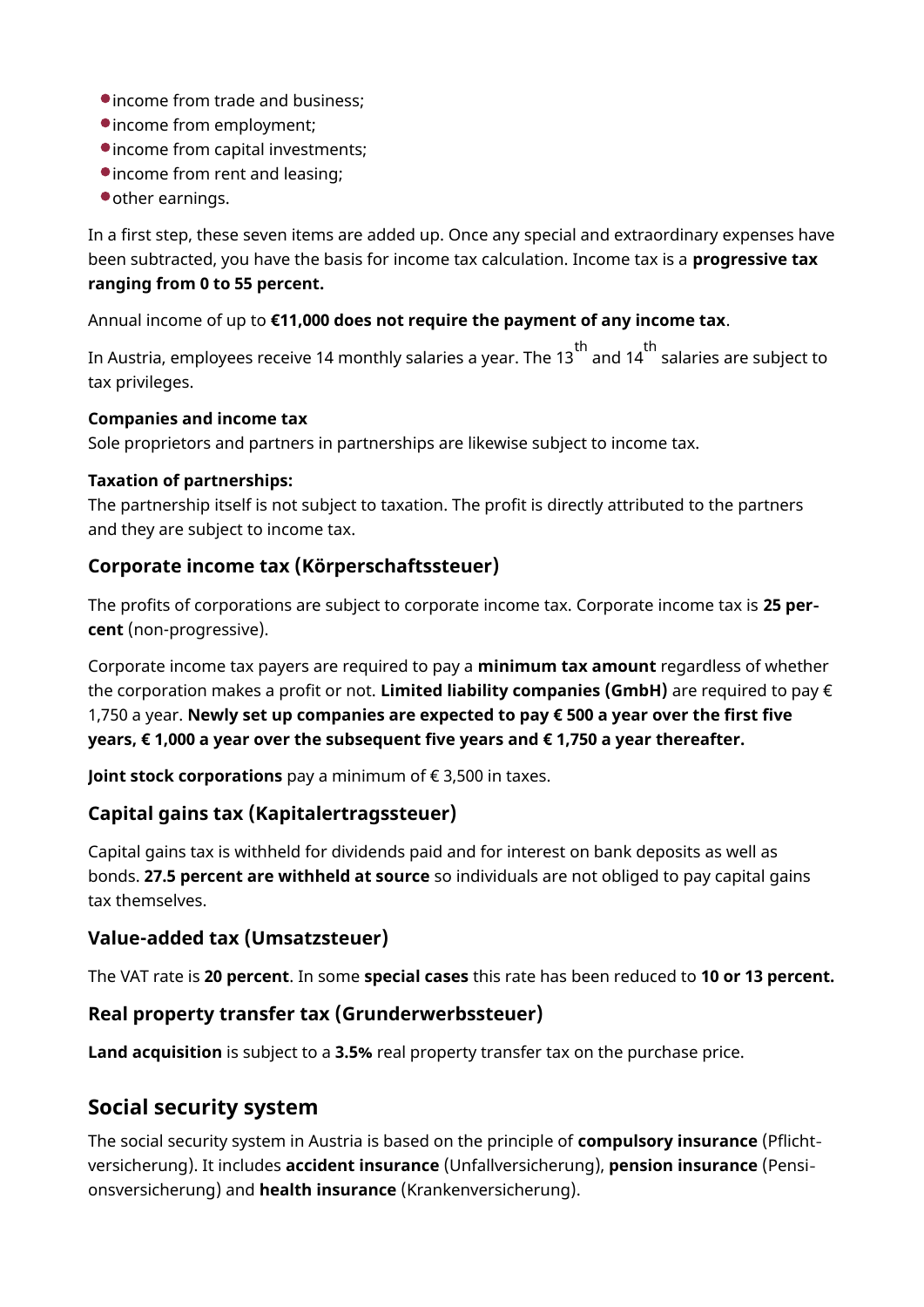Both the employer and the employee pay towards social security. The insurance contribution is deducted by the employer from the employee's total monthly earnings.

|                                           | Contribution of the Employee Contribution of the Employer |         |
|-------------------------------------------|-----------------------------------------------------------|---------|
| <b>Hourly wage (blue collar)</b> $18.12%$ |                                                           | 21.38 % |
| Salary (white collar)                     | 18.12%                                                    | 21.38 % |

The maximum monthly assessment base (Höchstbeitragsgrundlage) is € 6.090,00 (2019).

# Accounting principles / Reporting requirements

Accounting principles under tax law expand on the general bookkeeping obligations (Buchfüh‐ rungspflicht) set forth by commercial law (Unternehmensgesetz). Therefore, all taxpayers who are obliged to keep accounts under commercial law are also obliged to keep accounts for tax pur‐ poses.

In corporations, account records must be kept in accordance with general accounting principles. The same applies to **sole proprietors and partnerships** with an annual profit of more than €700,000.

All companies that are not subject to the general accounting obligations can either prepare a statement of income and expenses (Einnahmen-Ausgabenrechnung) or opt for lump sum taxation (Pauschalierung).

## Austrian business culture

The business culture in Austria at a glance:

#### A typical working day in Austria is from 8:00 am to 5:00 pm.

Hierarchy and status are two important values in Austrian business culture. Make sure that you have any titles (professional, academic) you hold on your business card. When you meet business partners, you should always formally address them by their titles followed by their family names.

If you wish to establish a strong business relationship, punctuality is very important. You should arrive at meetings well prepared.

When engaging in business small talk you should not mention the role of the Austrians in World War II and it is advisable not to talk about money or religion. Make yourself familiar with facts that distinguish Austria from Germany, because Austrians are proud of the unique features of their country. They think of themselves as a 'skiing nation' and are very proud of their successful skiers.

Last updated: 2. January 2019

While great care has been taken in compiling our data, we cannot accept responsibility for the accuracy of the information provided. Should you have any further questions, please do not hesi‐ tate to contact us at any time.